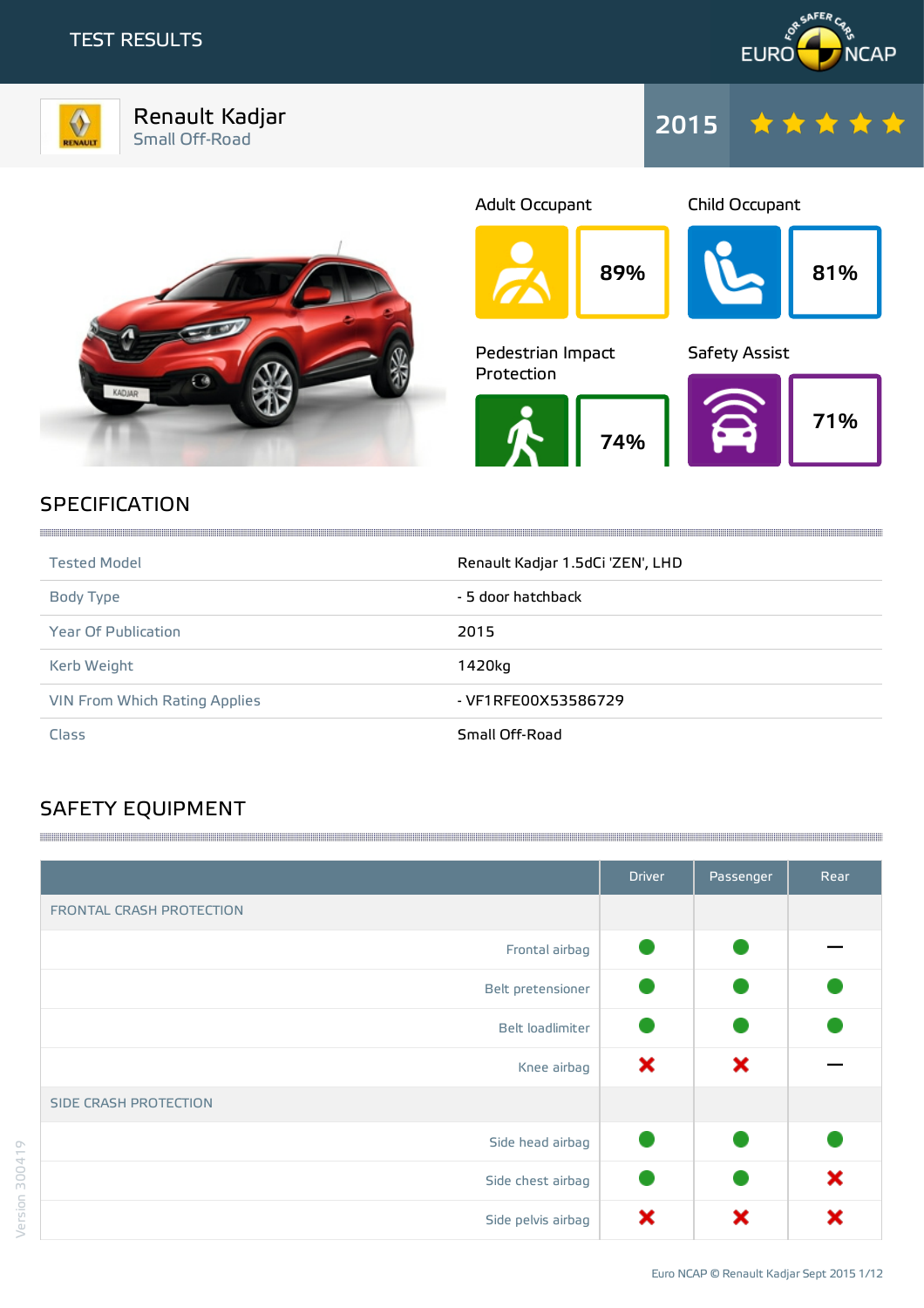

# SAFETY EQUIPMENT (NEXT)

|                         | <b>Driver</b> | Passenger | Rear |
|-------------------------|---------------|-----------|------|
| <b>CHILD PROTECTION</b> |               |           |      |
| Isofix                  |               | ×         |      |
| Integrated CRS          |               | ×         | ×    |
| Airbag cut-off switch   |               |           |      |
| <b>SAFETY ASSIST</b>    |               |           |      |
| Seat Belt Reminder      |               |           |      |

<u> 1989 - Andrea Stadt Stadt Stadt Stadt Stadt Stadt Stadt Stadt Stadt Stadt Stadt Stadt Stadt Stadt Stadt Stadt Stadt Stadt Stadt Stadt Stadt Stadt Stadt Stadt Stadt Stadt Stadt Stadt Stadt Stadt Stadt Stadt Stadt Stadt St</u>

| <b>OTHER SYSTEMS</b>           |   |
|--------------------------------|---|
| Active Bonnet (Hood)           | × |
| <b>ESC</b>                     |   |
| <b>AEB City</b>                | Ő |
| AEB Inter-Urban                | O |
| <b>Speed Assistance System</b> | O |
| Lane Assist System             |   |

Note: Other equipment may be available on the vehicle but was not considered in the test year.

**Fitted to the vehicle as standard**  $\bigcirc$  Fitted to the vehicle as option

 $\bigcirc$  Not fitted to the test vehicle but available as option  $\bigcirc$  Not Available  $\qquad$  Not Applicable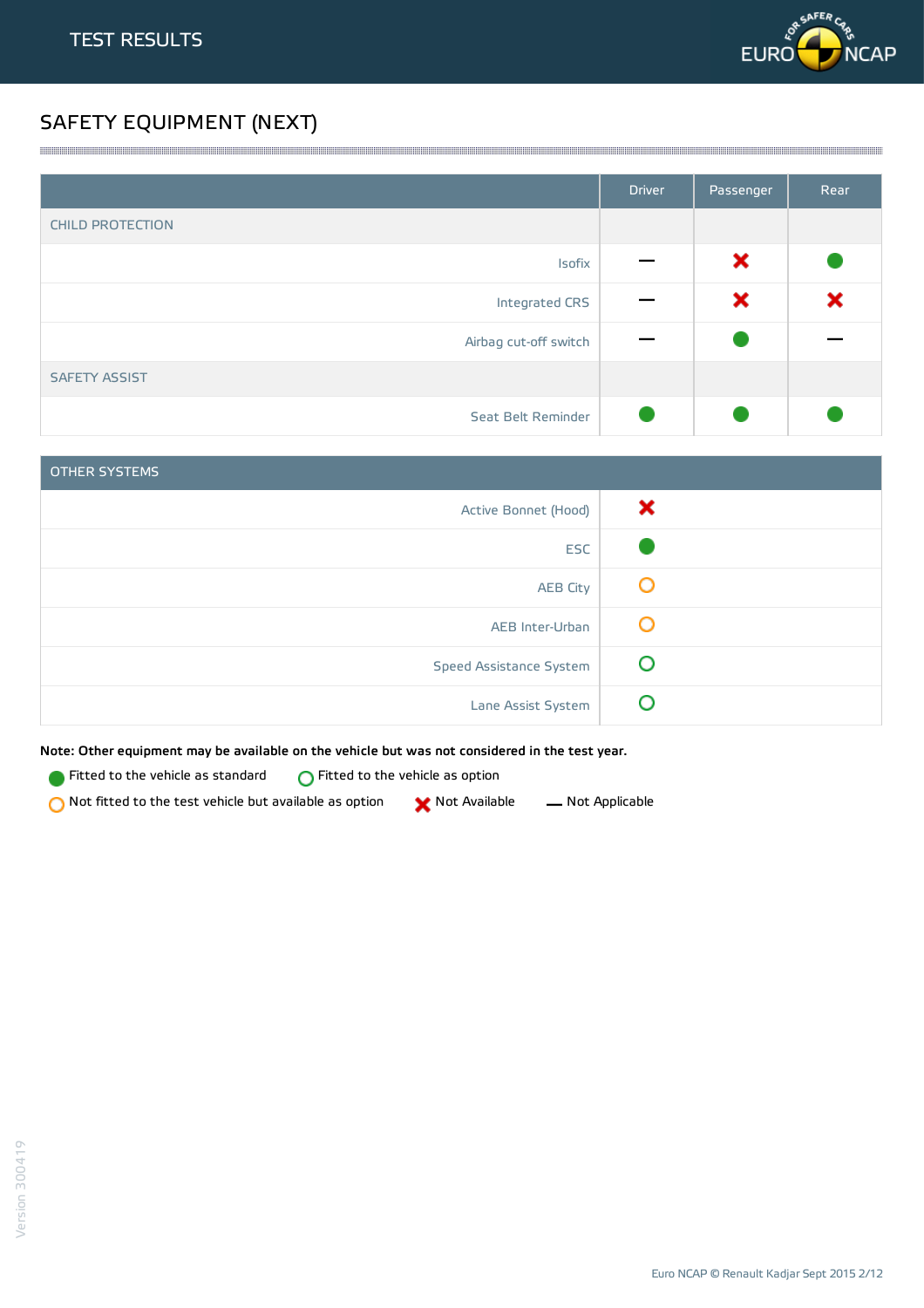







Euro NCAP © Renault Kadjar Sept 2015 3/12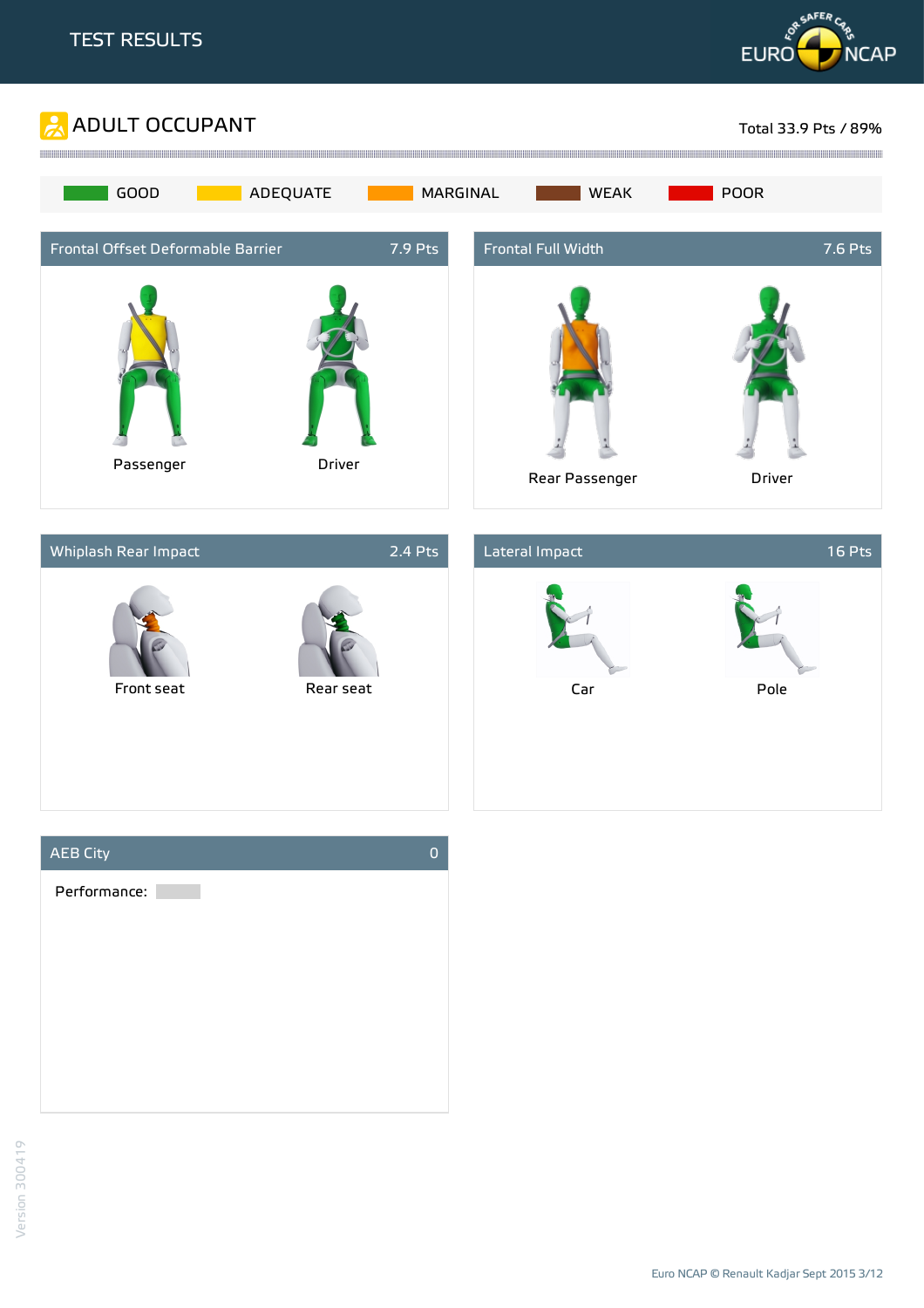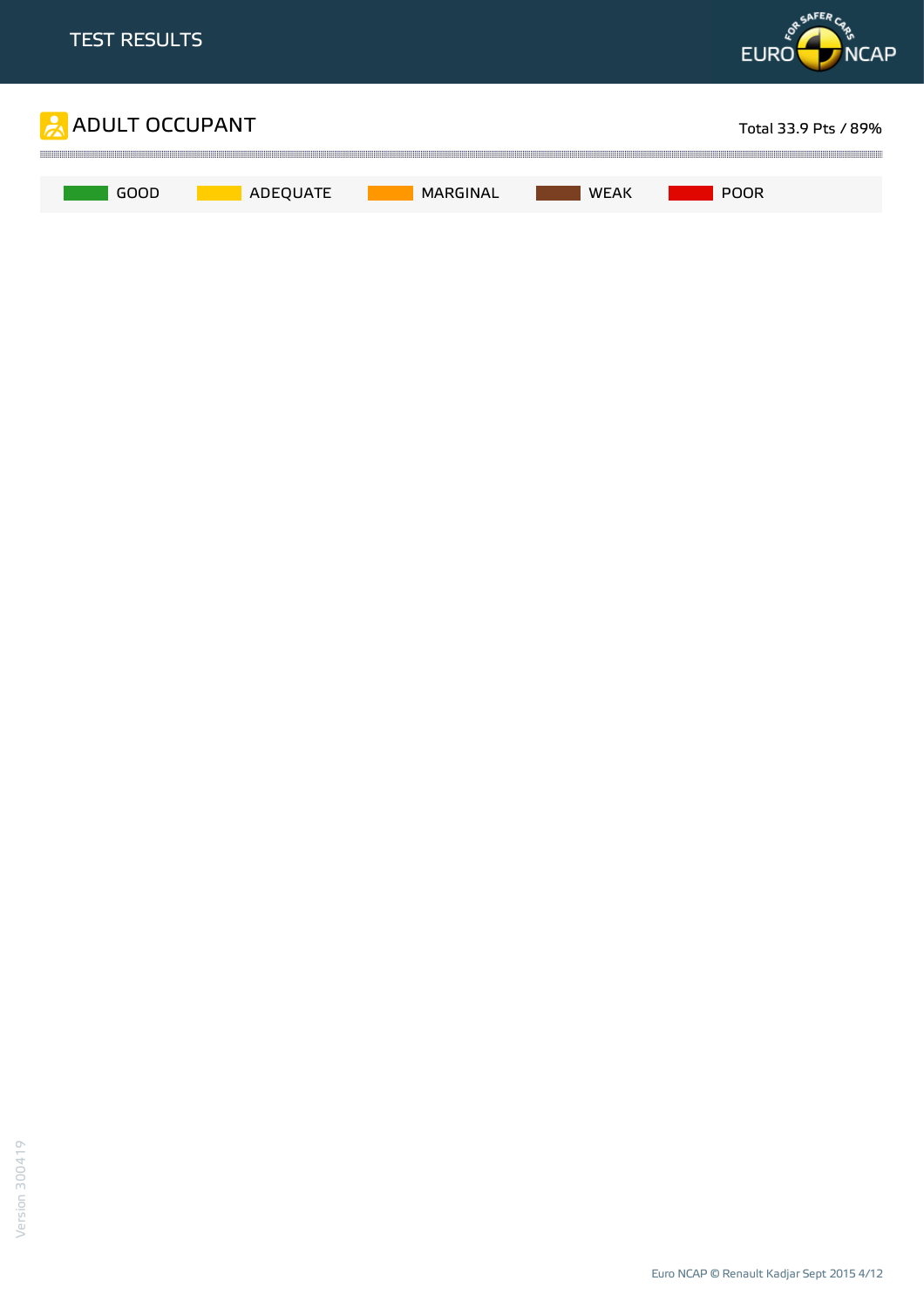



### Comments

The passenger compartment of the Kadjar remained stable in the frontal offset test. The driver dummy scores maximum points, with good protection of all body critical regions and the passenger dummy lost only a fraction of a point, with adequate chest protection. Dummy readings indicated good protection of the knees and femurs of the driver and passenger. Renault showed that a similar level of protection would be provided to occupants of different sizes and to those sat in different positions. In the full-width frontal test, the driver dummy again scored maximum points. The rear passenger dummy had a marginal level of chest protection but all other critical body areas were well protected. The Kadjar provided good protection to all body regions in the side impact barrier test, simulating another car striking the side of the vehicle, and also in the more sever side pole test. The front seats and head restraints provided marginal protection against whiplash injury in the event of a rear-end collision, while a geometric assessment of the rear seats indicated good whiplash protection. An autonomous emergency braking system is available but it is not standard equipment so its low-speed whiplash protection was not assessed.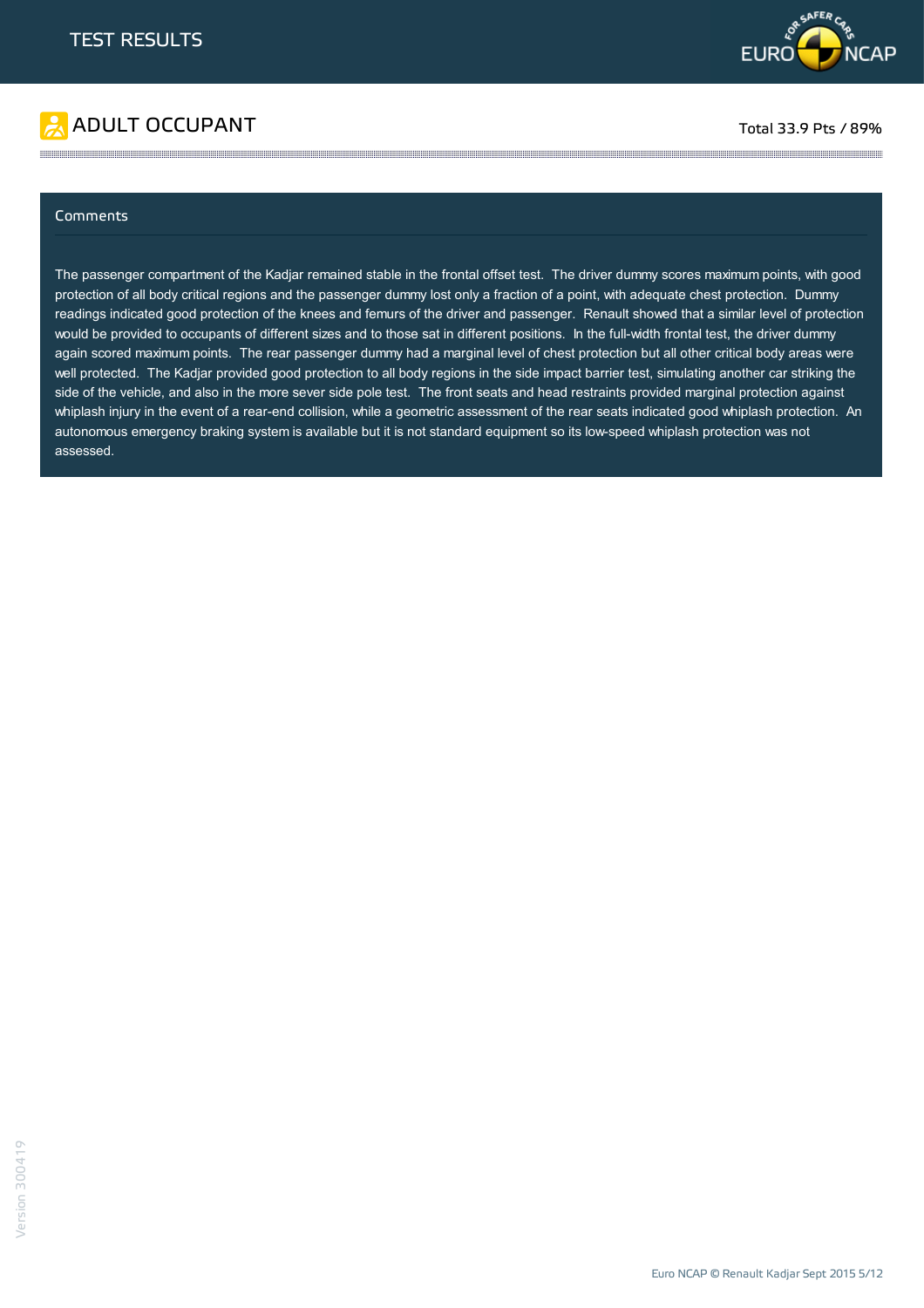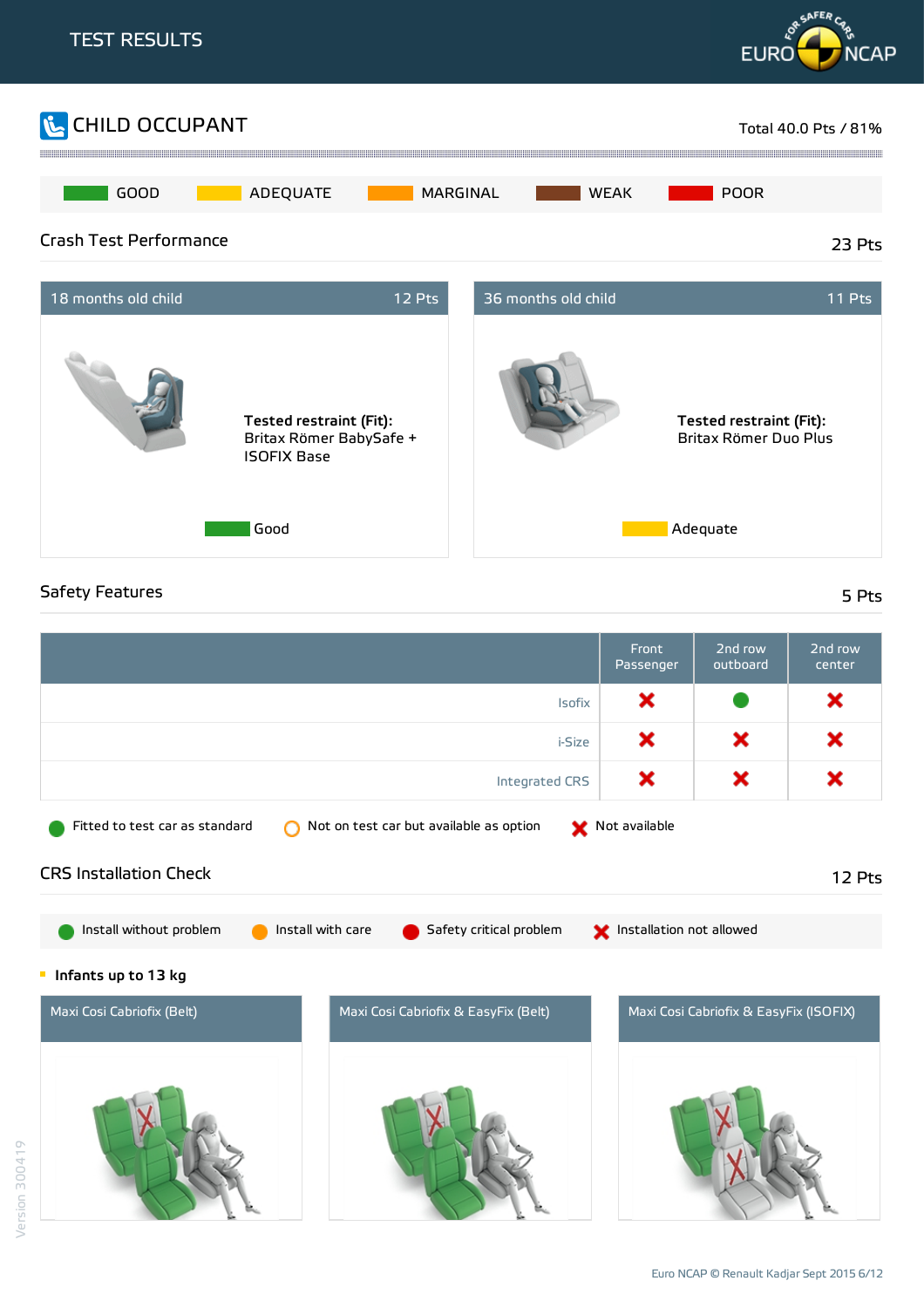



::::::

### **Infants and toddlers up to 18 kg**



### Toddlers from 9 to 18 kg







### **Toddlers over 18 kg**



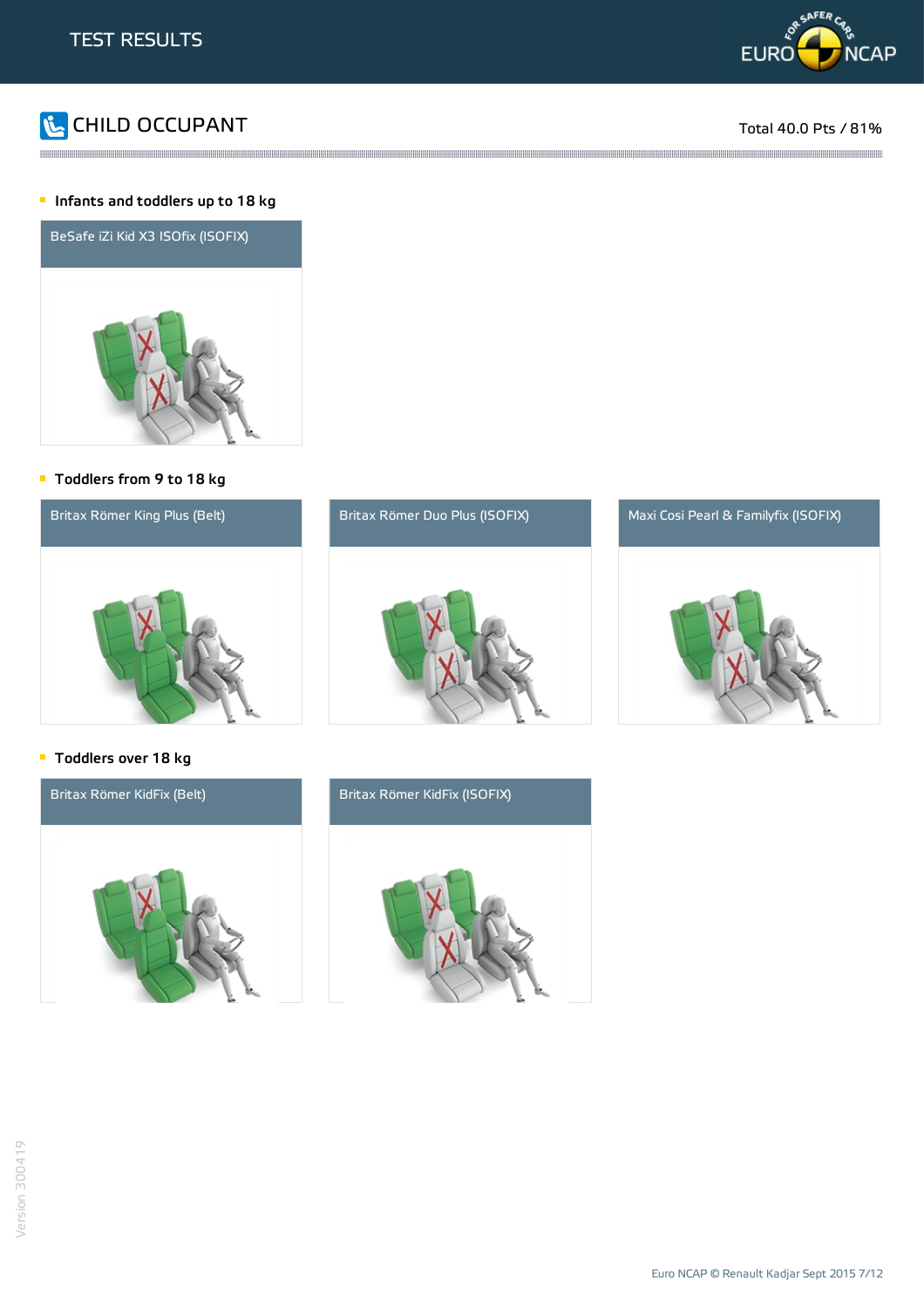



|                                              | <b>Seat Position</b>    |                          |               |              |
|----------------------------------------------|-------------------------|--------------------------|---------------|--------------|
|                                              | Front                   |                          | 2nd row       |              |
|                                              | <b>PASSENGER</b>        | <b>LEFT</b>              | <b>CENTER</b> | <b>RIGHT</b> |
| Maxi Cosi Cabriofix (Belt)                   |                         |                          | ×             |              |
| Britax Römer King Plus (Belt)                |                         |                          | ×             |              |
| Britax Römer Duo Plus (ISOFIX)               | ×                       |                          | ×             |              |
| Britax Römer KidFix (Belt)                   |                         |                          | ×             |              |
| Maxi Cosi Cabriofix & EasyFix (Belt)         |                         |                          | ×             |              |
| Maxi Cosi Cabriofix & EasyFix (ISOFIX)       | ×                       |                          | ×             |              |
| BeSafe iZ Kid X3 ISOfix (ISOFIX)             | ×                       |                          | ×             |              |
| Maxi Cosi Pearl & Familyfix (ISOFIX)         | ×                       |                          | ×             |              |
| Britax Römer KidFix (ISOFIX)                 | ×                       |                          | ×             |              |
| Install without problem<br>Install with care | Safety critical problem | Installation not allowed |               |              |

#### Comments

The Kadjar scored maximum points for its protection of the 1½ year dummy in the frontal offset and side barrier tests. Protection of the 3 year dummy was also good apart from marginally high tensile forces in the neck. In the frontal test, forward movement of the 3 year dummy, sat in a forward-facing restraint, was not excessive and, in the side impact, both dummies were properly contained within the protective shells of their restraints, minimising the likelihood of head contact with parts of the vehicle interior. The front passenger airbag can be disabled to allow a rearward-facing restraint to be used in that seating position. Clear information is provided to the driver regarding the status of the airbag and the system was rewarded. All of the restraint types for which the vehicle is designed could be properly installed and accommodated in the car. Cars before VIN VF1RFE00X53586729 have a very slightly different rear seat cushion and position of the seatbelt buckles.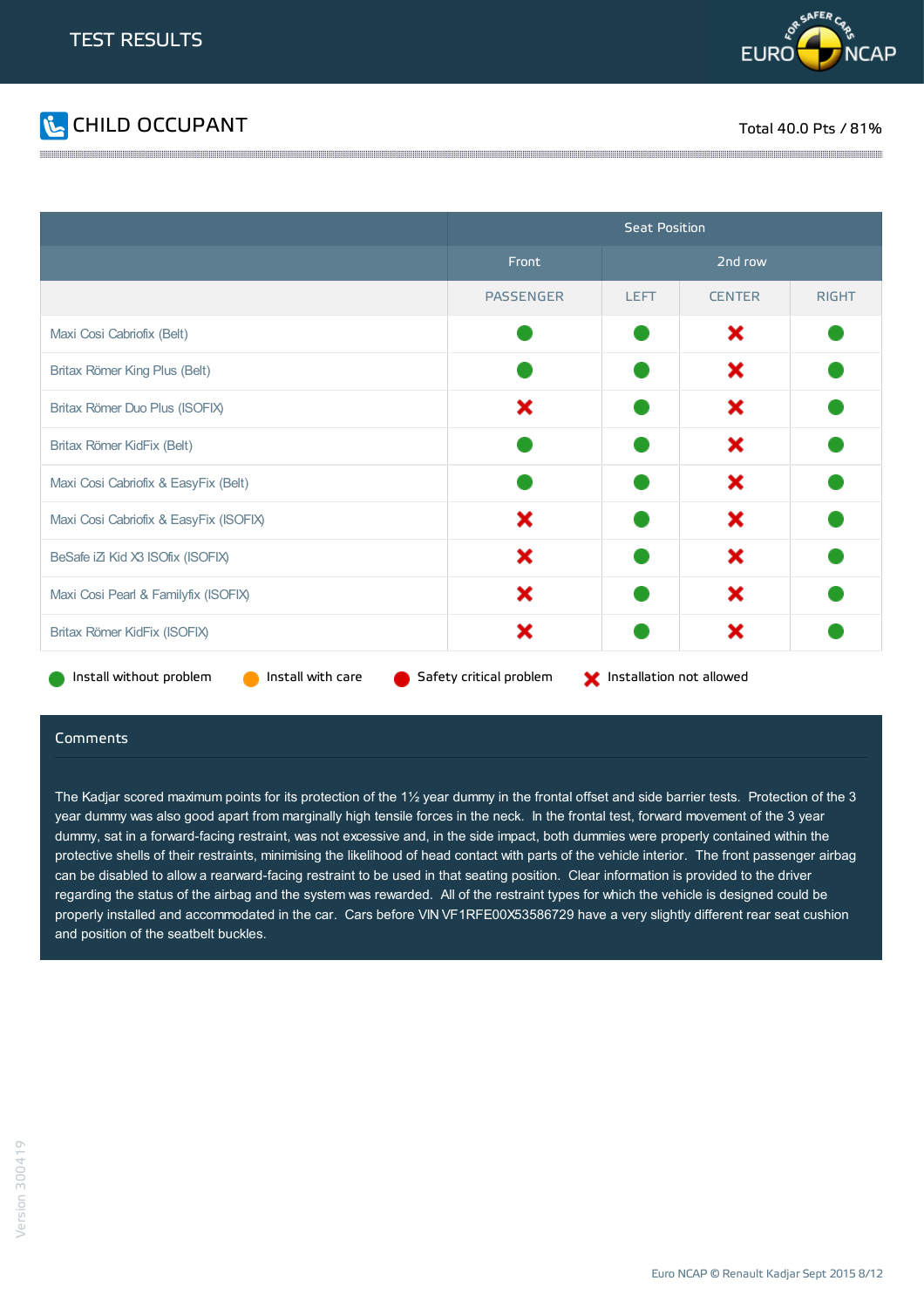



### **Comments**

The bumper provided good protection for pedestrians' legs and scored maximum points. Protection of the pelvis was at least adequate in all areas tested. The bonnet provided head protection that was predominantly adequate, with good protection towards the centre of the bonnet surface and poor results only at the stiff windscreen pillars.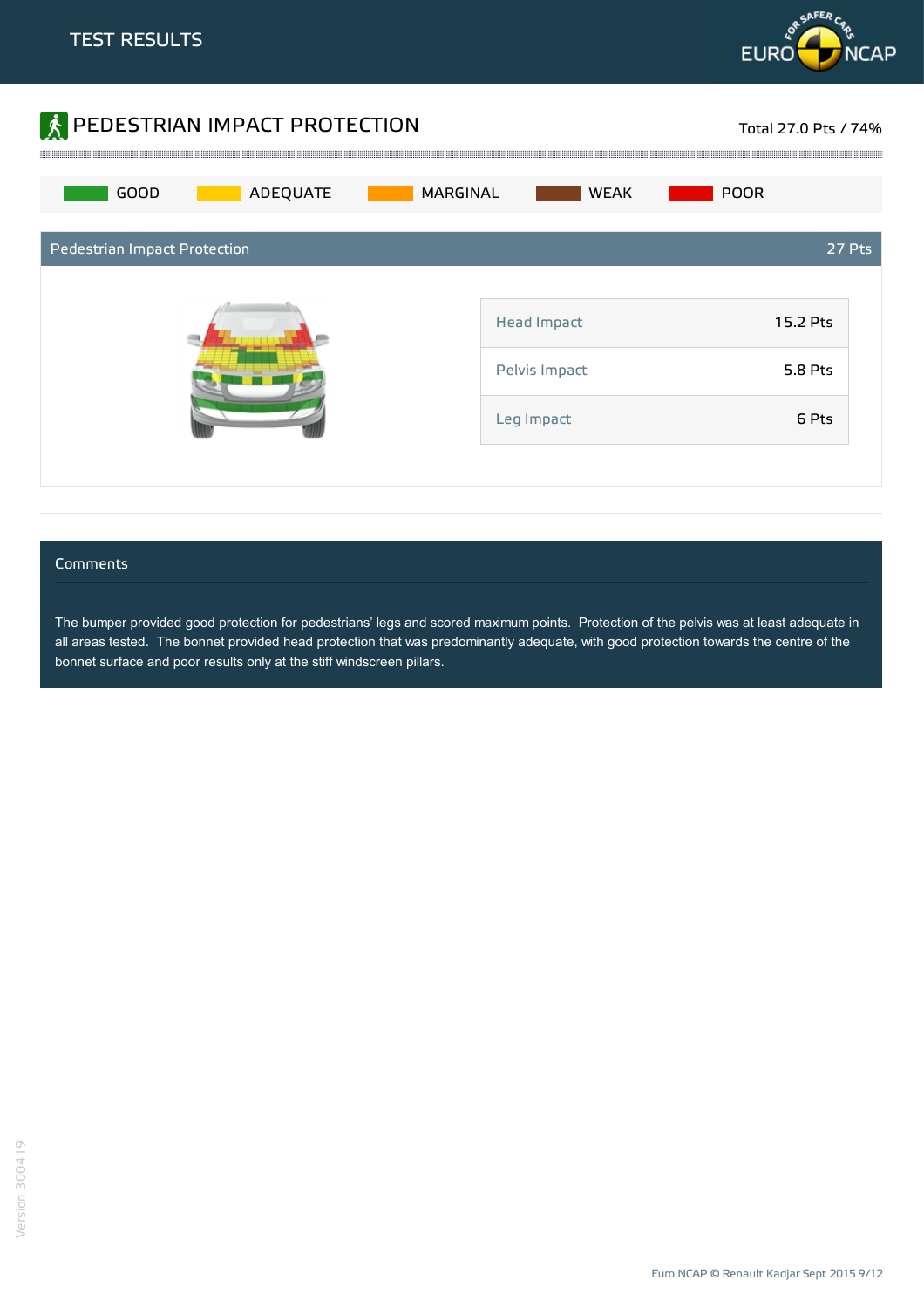

# Electronic Stability Control 3 Pts

| <b>System Name</b>                              | BOSCH 9.0 |                        |  |  |
|-------------------------------------------------|-----------|------------------------|--|--|
| PERFORMANCE                                     |           |                        |  |  |
| Vehicle Yaw Rate $@$ COS + 1.00 s               | 4.9%      | meets ECE requirements |  |  |
| Vehicle Yaw Rate $@$ COS + 1.75 s               | 4.9%      | meets ECE requirements |  |  |
| Lateral Displacement $@$ BOS + 1.07 s $ $ 3.1 m |           | meets ECE requirements |  |  |

## Seat Belt Reminder 3 Pts

| Applies To | All seats          |                    |                   |
|------------|--------------------|--------------------|-------------------|
| Warning    | <b>Driver Seat</b> | front passenger(s) | rear passenger(s) |
| Visual     |                    |                    |                   |
| Audible    |                    |                    |                   |



Pass **C** Fail - Not available

Lane Support 1 Pts

|         | <b>Type</b>           | Lane Departure Warning |
|---------|-----------------------|------------------------|
|         | Operational From      | 65 km/h                |
|         | Warning               | Audible                |
|         | PERFORMANCE           |                        |
| 300419  | LDW Confirmation Test | Pass                   |
| Version | AEB Interurban        | 0 Pts                  |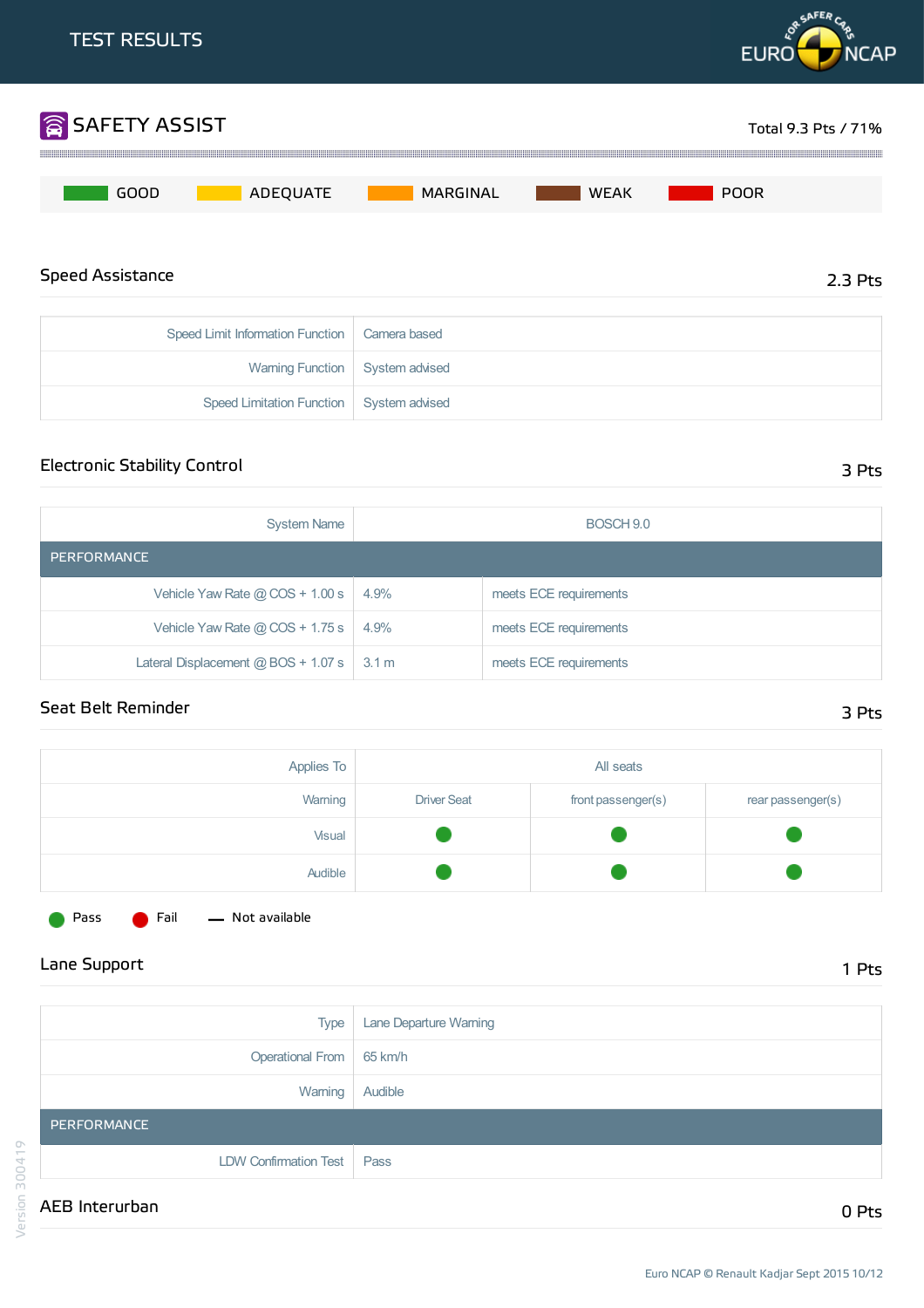

# **SAFETY ASSIST** Total 9.3 Pts / 71%

### Comments

Electronic stability control is standard equipment, together with a seatbelt reminder for the front and rear seats. An autonomous emergency braking system is not standard and the option is not expected to be fitted to most of the cars sold, so its high-speed performance was not assessed. A speed assistance system is available as an option and is expected to be widely fitted. The system uses a camera to inform the driver of local speed limits and the driver can manually set the system appropriately. A lane departure warning system will also be fitted to most cars sold so it was included in the assessment.